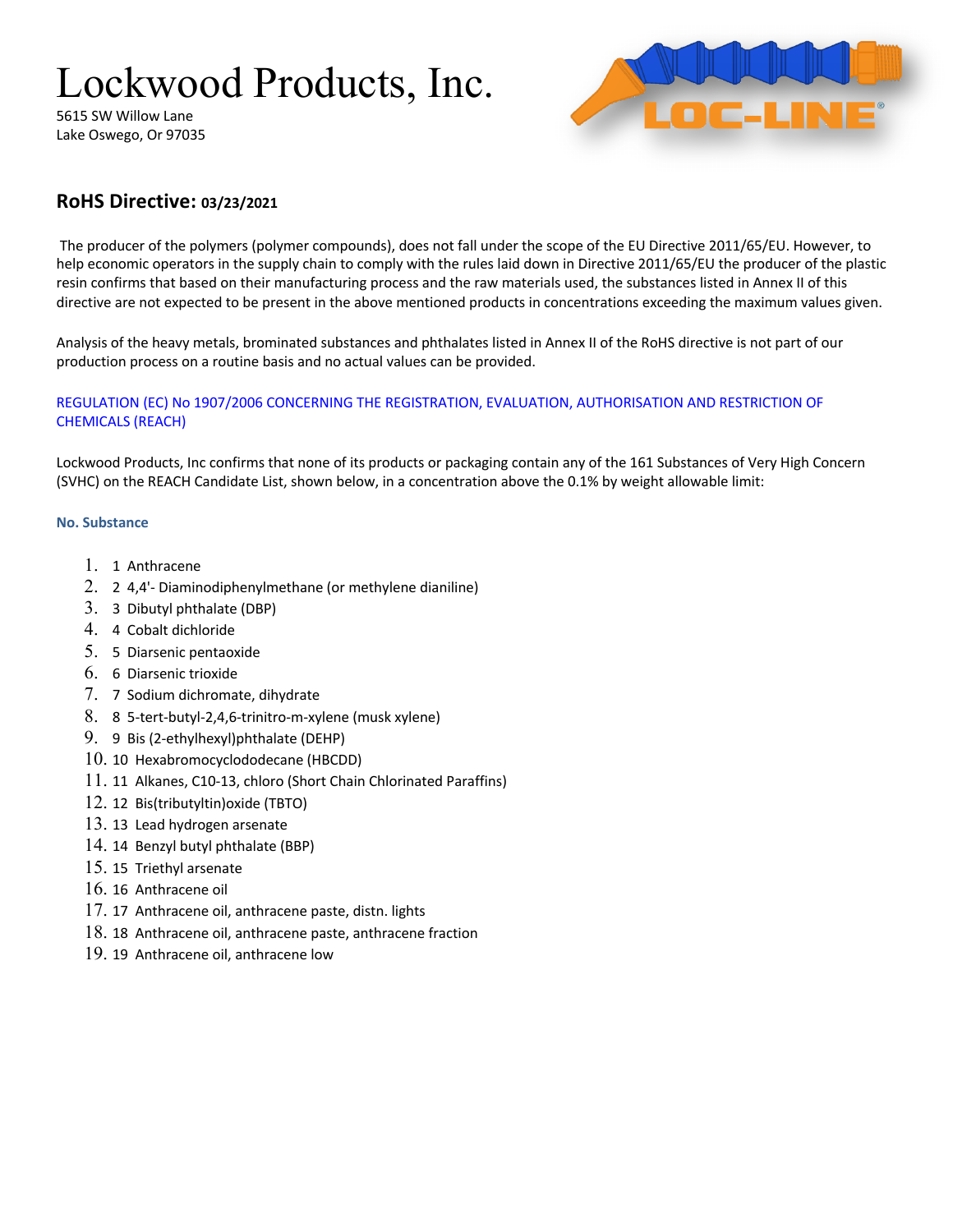#### **CAS No.**

120-12-7 101-77-9 84-74-2 7646-79-9 1303-28-2 1327-53-3 7789-12-0 81-15-2 117-81-7 25637-99-4 85535-84-8 56-35-9 7784-40-9 85-68-7 15606-95-8 90640-80-5 91995-17-4 91995-15-2 90640-82-7

- 1. 20 Anthracene oil, anthracene paste
- 2. 21 Coal tar pitch, high temperature
- 3. 22 Acrylamide
- 4. 23 Aluminosilicate, refractory ceramic fibres
- 5. 24 Zirconium aluminosilicate refractory ceramic fibres
- 6. 25 2,4-dinitrotoluene
- 7. 26 Di-isobutyl phthalate
- 8. 27 Lead chromate
- 9. 28 Lead chromate molybdate sulphate red (C I Pigment Red 104)
- 10. 29 Lead sulfochromate yellow (C I Pigment Yellow 34)
- 11. 30 Tris (2-chloroethyl) phosphate
- 12. 31 Trichloroethylene
- 13. 32 Boric acid
- 14. 33 Disodium tetraborate anhydrous
- 15. 34 Tetraboron disodium heptaoxide, hydrate
- 16. 35 Sodium chromate
- 17. 36 Potassium chromate
- 18. 37 Ammonium dichromate
- 19. 38 Potassium dichromate
- 20. 39 Cobalt(II) sulphate
- 21. 40 Cobalt(II) dinitrate
- 22. 41 Cobalt(II) carbonate
- 23. 42 Cobalt(II) diacetate
- 24. 43 2-Methoxyethanol
- 25. 44 2-Ethoxyethanol
- 26. 45 Chromium trioxide
- 27. 46 Chromic acid

Dichromic acid

- 28. 47 2-ethoxyethyl acetate
- 29. 48 Strontium chromate
- 30. 49 1,2-Benzenedicarboxylic acid, di-C7-11-branched and linear alkyl

90640-81-6 65996-93-2

79-06-1

121-14-2 84-69-5 7758-97-6 12656-85-8 1344-37-2 115-96-8 79-01-6 10043-35-3 and 11113-50-1 1303-96-4, 1330-43-4 and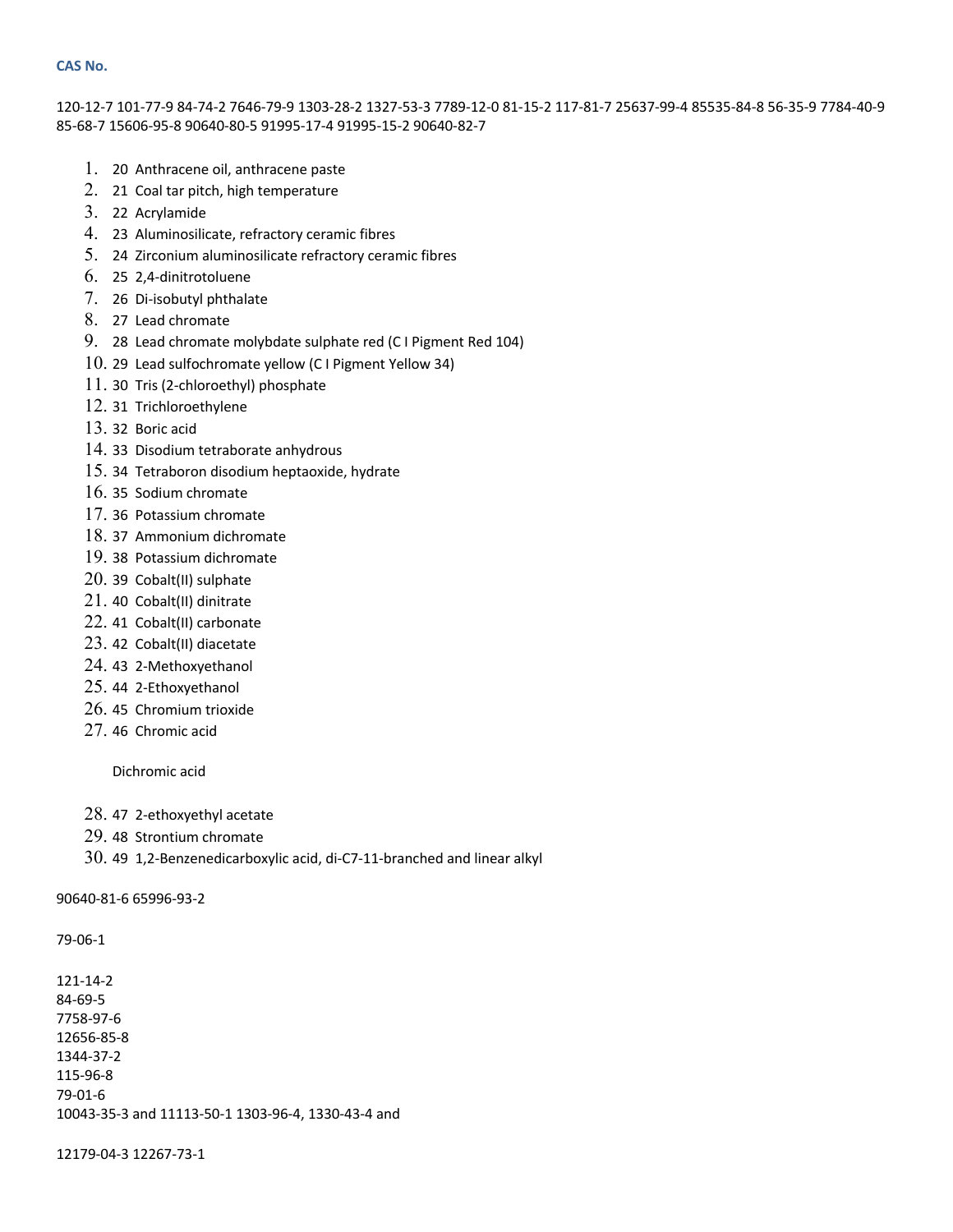7775-11-3 7789-00-6 7789-09-5 7778-50-9 10124-43-3 10141-05-6 513-79-1 71-48-7 109-86-4 110-80-5 1333-82-0 7738-94-5 13530- 68-2 111-15-9 7789-06-2 68515-42-4

#### esters (DHNUP)

- 1. 50 Hydrazine
- 2. 51 1-methyl-2-pyrrolidone
- 3. 52 1,2,3-trichloropropane
- 4. 53 1,2-Benzenedicarboxylic acid, di-C6-8-branched alkyl esters, C7- rich (DIHP)
- 5. 54 4-(1,1,3,3-tetramethylbutyl)phenol, (4-tert-Octylphenol)
- 6. 55 2-Methoxyaniline o-Anisidine
- 7. 56 Arsenic acid
- 8. 57 Calcium arsenate
- 9. 58 Trilead diarsenate
- 10. 59 1,2-Dichloroethane ethylene dichloride
- 11. 60 Bis(2-methoxyethyl) ether
- 12. 61 Bis(2-methoxyethyl) phthalate
- 13. 62 N,N-dimethylacetamide (DMAC)
- 14. 63 Formaldehyde, oligomeric reaction products with aniline (technical MDA)
- 15. 64 Lead diazide Lead azide
- 16. 65 Lead styphnate
- 17. 66 2,2'-dichloro-4,4'-methylenedianiline (MOCA)
- 18. 67 Dichromium tris(chromate)
- 19. 68 Potassium hydroxyoctaoxodizincatedichromate
- 20. 69 Pentazinc chromate octahydroxide
- 21. 70 Phenolphthalein
- 22. 71 Lead dipicrate
- 23. 72 Formamide
- 24. 73 [4-[[4-anilino-1-naphthyl][4 (dimethylamino)phenyl]methylene]cyclohexa- 2,5-dien-1-ylidene] dimethylammonium chloride (C.I. Basic Blue 26)
- 25. 74 N,N,N',N'-tetramethyl-4,4'-methylenedianiline (Michler's base)
- 26. 75 4,4'-bis(dimethylamino)benzophenone (Michler's ketone)
- 27. 76 1,3,5-Tris(oxiran-2-ylmethyl)-1,3,5-triazinane-2,4,6-trione (TGIC)

302-01-2 872-50-4 96-18-4 71888-89-6

140-66-9 90-04-0 7778-39-4 7778-44-1 3687-31-8 107-06-2 111-96-6 117-82-8 127-19-5 25214-70-4

13424-46-9 15245-44-0 101-14-4 24613-89-6 11103-86-9 49663-84-5 77-09-8 6477-64-1 75-12-7 2580-56-5

101-61-1 90-94-8 2451-62-9

- 1. 77 α,α-Bis[4-(dimethylamino)phenyl]-4 (phenylamino)naphthalene-1- methanol (C.I. Solvent Blue 4)
- 2. 78 Diboron trioxide
- 3. 79 1,2-dimethoxyethane ethylene glycol dimethyl ether (EGDME)
- 4. 80 Lead(II) bis(methanesulfonate)
- 5. 81 4,4'-bis(dimethylamino)-4''-(methylamino)trityl alcohol
- 6. 82 1,2-bis(2-methoxyethoxy)ethane (TEGDME triglyme)
- 7. 83 1,3,5-tris[(2S and 2R)-2,3-epoxypropyl]-1,3,5-triazine-2,4,6- (1H,3H,5H)- trione (β-TGIC)
- 8. 84 [4-[4,4'-bis(dimethylamino) benzhydrylidene]cyclohexa-2,5-dien-1- ylidene]dimethylammonium chloride (C.I. Basic Violet 3)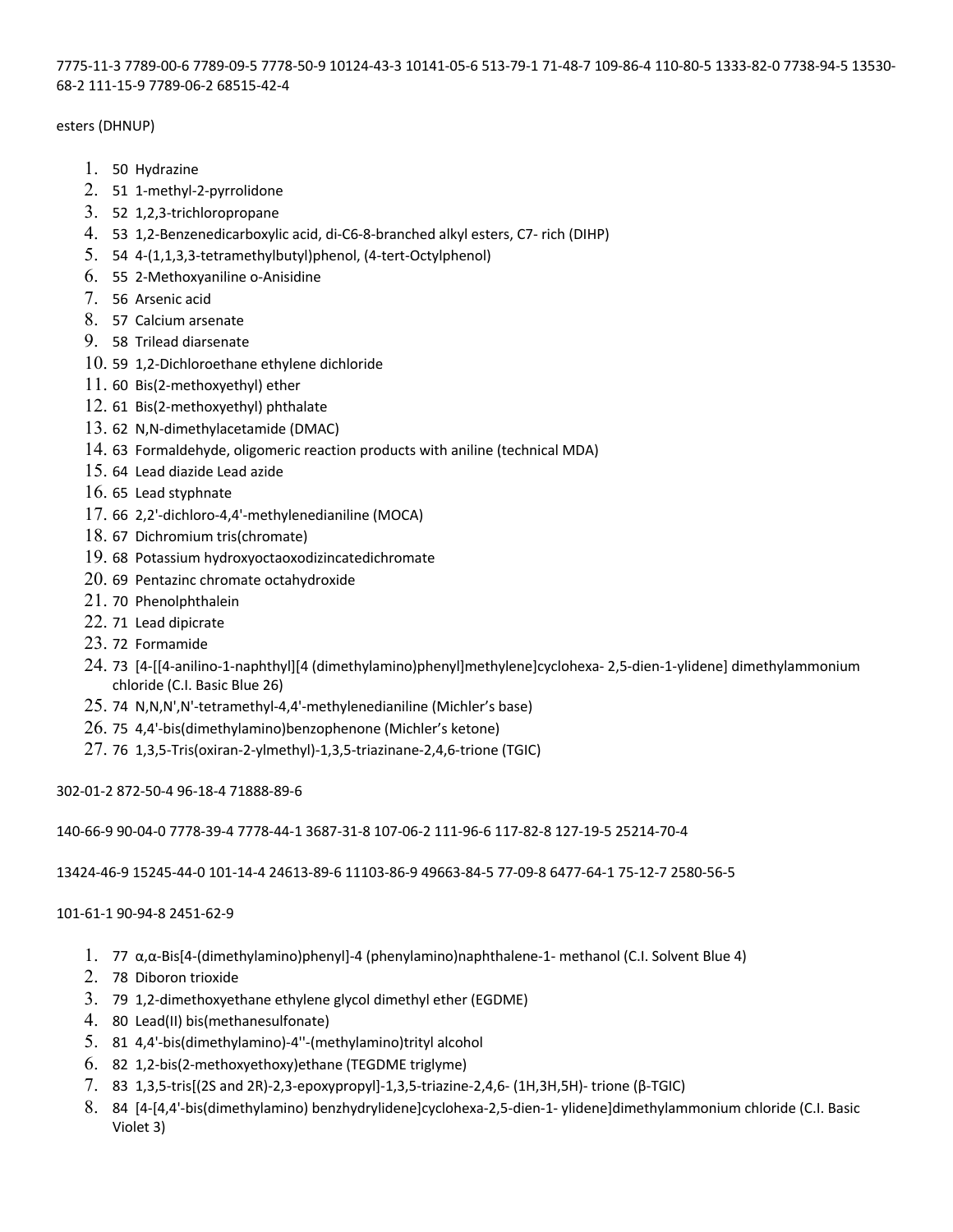#### 6786-83-0

1303-86-2 110-71-4 17570-76-2 561-41-1 112-49-2 59653-74-6

548-62-9

1163-19-5 72629-94-8 307-55-1 2058-94-8 376-06-7 123-77-3

85-42-7, 13149-00-3,

14166-21-3

25550-51-0, 1

#### 9438-60-9, 48122-14-1, 57110-29-9

- 1. 85 Bis(pentabromophenyl) ether (decabromodiphenyl ether
- 2. 86 Pentacosafluorotridecanoic acid
- 3. 87 Tricosafluorododecanoic acid
- 4. 88 Henicosafluoroundecanoic acid
- 5. 89 Heptacosafluorotetradecanoic acid
- 6. 90 Diazene-1,2-dicarboxamide (C,C'-azodi(formamide))
- 7. 91 Cyclohexane-1,2-dicarboxylic anhydride [1]

Cis-cyclohexane-1,2-dicarboxylic anhydride [2] Trans-cyclohexane-1,2-dicarboxylic anhydride [3]

8. 92 Hexahydromethylphthalic anhydride [1]

Hexahydro-4-methylphthalic anhydride [2] Hexahydro-1-methylphthalic anhydride [3] Hexahydro-3-methylphthalic anhydride [4]

- 9. 93 4-Nonylphenol, branched and linear
- 10. 94 4-(1,1,3,3-tetramethylbutyl)phenol, ethoxylated
- 11. 95 Methoxyacetic acid
- 12. 96 N,N-dimethylformamide

### DecaBDE)

### 625-45-6 68-12-2

- 1. 97 Dibutyltin dichloride (DBTC)
- 2. 98 Lead monoxide (Lead oxide)
- 3. 99 Orange lead (Lead tetroxide)
- 4. 100 Lead bis(tetrafluoroborate)
- 5. 101 Trilead bis(carbonate)dihydroxide
- 6. 102 Lead titanium trioxide
- 7. 103 Lead titanium zirconium oxide
- 8. 104 Silicic acid, lead salt
- 9. 105 Silicic acid (H2Si2O5), barium salt (1:1), lead-doped
- 10. 106 1-bromopropane (n-propyl bromide)
- 11. 107 Methyloxirane (Propylene oxide)
- 12. 108 1,2-Benzenedicarboxylic acid, dipentylester, branched and linear
- 13. 109 Diisopentylphthalate (DIPP)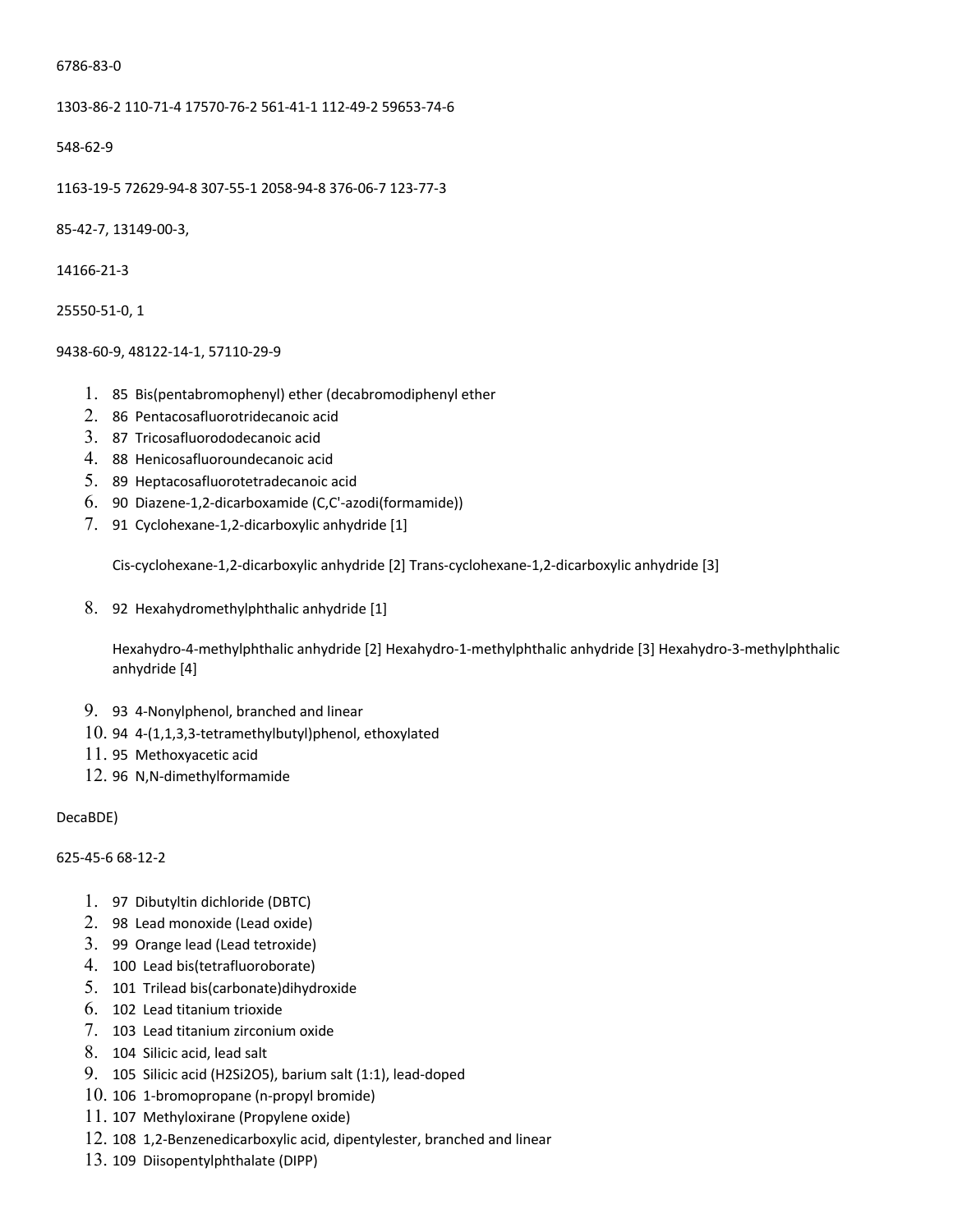- 14. 110 N-pentyl-isopentylphthalate
- 15. 111 1,2-diethoxyethane
- 16. 112 Acetic acid, lead salt, basic
- 17. 113 Lead oxide sulfate
- 18. 114 [Phthalato(2-)]dioxotrilead
- 19. 115 Dioxobis(stearato)trilead
- 20. 116 Fatty acids, C16-18, lead salts
- 21. 117 Lead cynamidate
- 22. 118 Lead dinitrate
- 23. 119 Pentalead tetraoxide sulphate
- 24. 120 Pyrochlore, antimony lead yellow
- 25. 121 Sulfurous acid, lead salt, dibasic
- 26. 122 Tetraethyllead
- 27. 123 Tetralead trioxide sulphate
- 28. 124 Trilead dioxide phosphonate
- 29. 125 Furan
- 30. 126 Diethyl sulphate

683-18-1 1317-36-8 1314-41-6 13814-96-5 1319-46-6 12060-00-3 12626-81-2 11120-22-2 68784-75-8 106-94-5 75-56-9 84777-06-0 605-50-5 776297-69-9 629-14-1 51404-69-4 12036-76-9 69011-06-9 12578-12-0 91031-62-8 20837-86-9 10099-74-8 12065-90-6 8012-00-8 62229-08-7 78-00-2 12202-17-4 12141-20-7 110-00-9 64-67-5

- 1. 127 Dimethyl sulphate
- 2. 128 3-ethyl-2-methyl-2-(3-methylbutyl)-1,3-oxazolidine
- 3. 129 Dinoseb (6-sec-butyl-2,4-dinitrophenol)
- 4. 130 4,4'-methylenedi-o-toluidine
- 5. 131 4,4'-oxydianiline and its salts
- 6. 132 4-aminoazobenzene
- 7. 133 4-methyl-m-phenylenediamine (toluene-2,4-diamine)
- 8. 134 6-methoxy-m-toluidine (p-cresidine)
- 9. 135 Biphenyl-4-ylamine
- 10. 136 o-aminoazotoluene [(4-o-tolylazo-o-toluidine])
- 11. 137 o-toluidine
- 12. 138 N-methylacetamide
- 13. 139 Cadmium
- 14. 140 Ammonium pentadecafluorooctanoate (APFO)
- 15. 141 Pentadecafluorooctanoic acid (PFOA)
- 16. 142 Dipentyl phthalate (DPP)
- 17. 143 4-Nonylphenol, branched and linear, ethoxylated
- 18. 144 Cadmium oxide
- 19. 145 Cadmium sulphide
- 20. 146 Disodium 4-amino-3-[[4'-[(2,4-diaminophenyl)azo][1,1'-biphenyl]-4- yl]azo] -5- hydroxy-6-(phenylazo)naphthalene-2,7 disulphonate (C.I. Direct Black 38)
- 21. 147 Dihexyl phthalate
- 22. 148 Imidazolidine-2-thione; (2-imidazoline-2-thiol)
- 23. 149 Trixylyl phosphate
- 24. 150 Disodium 3,3'-[[1,1'-biphenyl]-4,4'-diylbis(azo)]bis(4- aminonaphthalene-1-sulphonate) (C.I. Direct Red 28)
- 25. 151 Lead di(acetate)
- 26. 152 Cadmium chloride
- 27. 153 1,2-Benzenedicarboxylic acid, dihexyl ester, branched and linear
- 28. 154 Sodium peroxometaborate